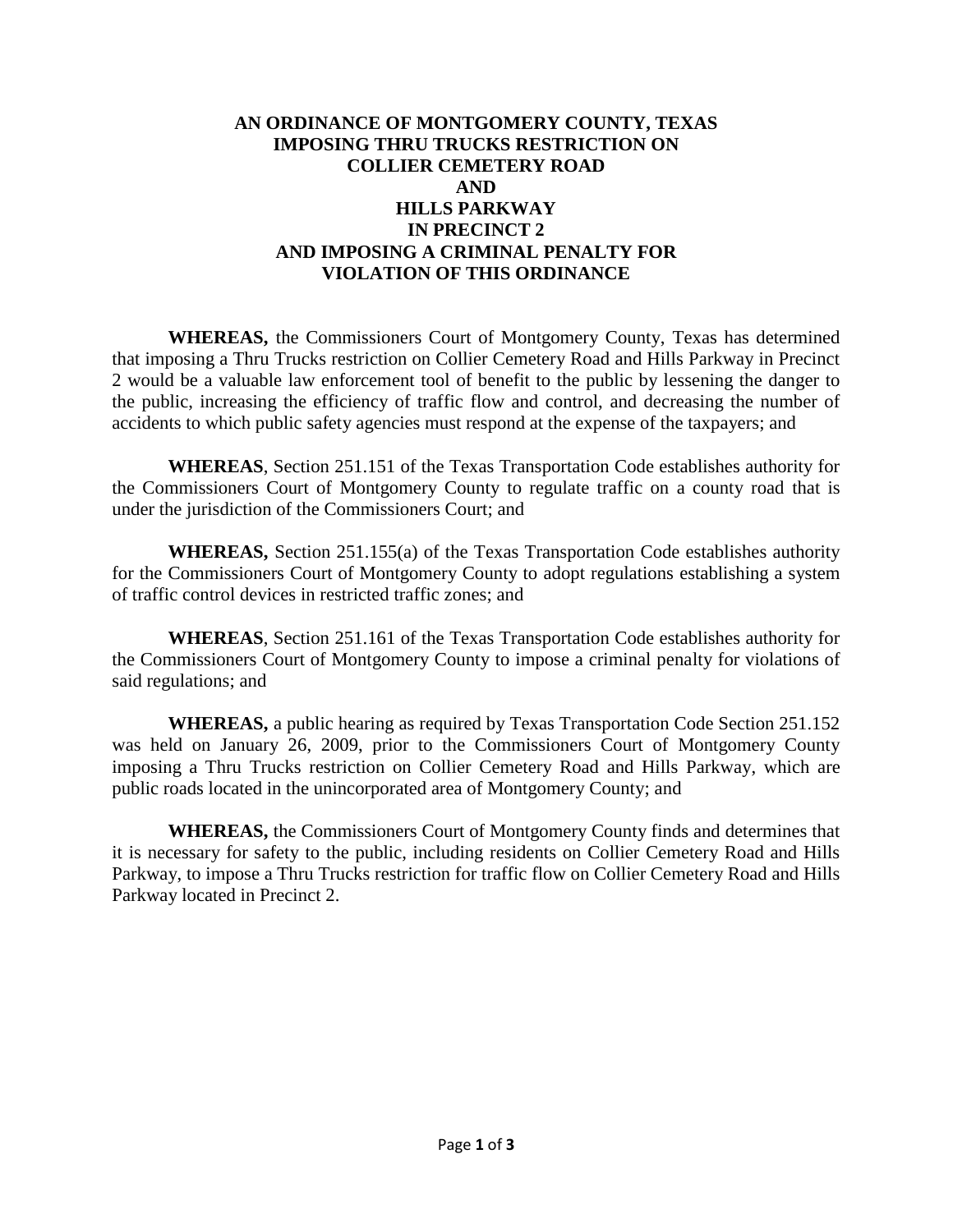# **NOW, THEREFORE, BE IT ORDERED BY THE COMMISSIONERS COURT OF MONTGOMERY COUNTY, TEXAS:**

# **Article I. Definitions**

Section 1.1 In this Ordinance, the following words and phrases shall have the meaning ascribed in this Section 1.1:

*Commissioners Court:* Montgomery County, Texas, acting by and through its Commissioners Court.

*Person*: An individual, company, partnership, firm, corporation, association, or other legal entity.

*Thru Truck:* A Truck traveling on Collier Cemetery Road or Hills Parkway to a destination accessible by travel on roads other than Collier Cemetery Road or Hills Parkway.

*Truck:* A motor vehicle or combination of motor vehicles having more than two axles used to transport passengers or property.

## **Article II. Thru Trucks Restriction**

Section 2.1 The Commissioners Court of Montgomery County, Texas, imposes a restriction prohibiting Thru Trucks traveling on Collier Cemetery Road, from the junction of Collier Cemetery Road and F.M. 2854 to the junction of Collier Cemetery Road and Grand Lake Estates Drive, and on Hills Parkway, from the junction of Hills Parkway and Keenan Cutoff Road to the junction of Hills Parkway and Collier Cemetery Road. Only trucks with a destination accessible solely by travel on Collier Cemetery Road or Hills Parkway are permitted.

Section 2.2 The Commissioner of Precinct 2 shall cause signs to be installed along each roadway that leads to a junction with Collier Cemetery Road and Hills Parkway designating the Thru Trucks restriction imposed by this Ordinance.

Section 2.3 The signs must be at least 100 feet from the junction or located according to standards established in the manual adopted by the Texas Transportation Commission under Section 544.001 of the Texas Transportation Code. The signs must be easily readable to any operator of a motor vehicle approaching the intersection.